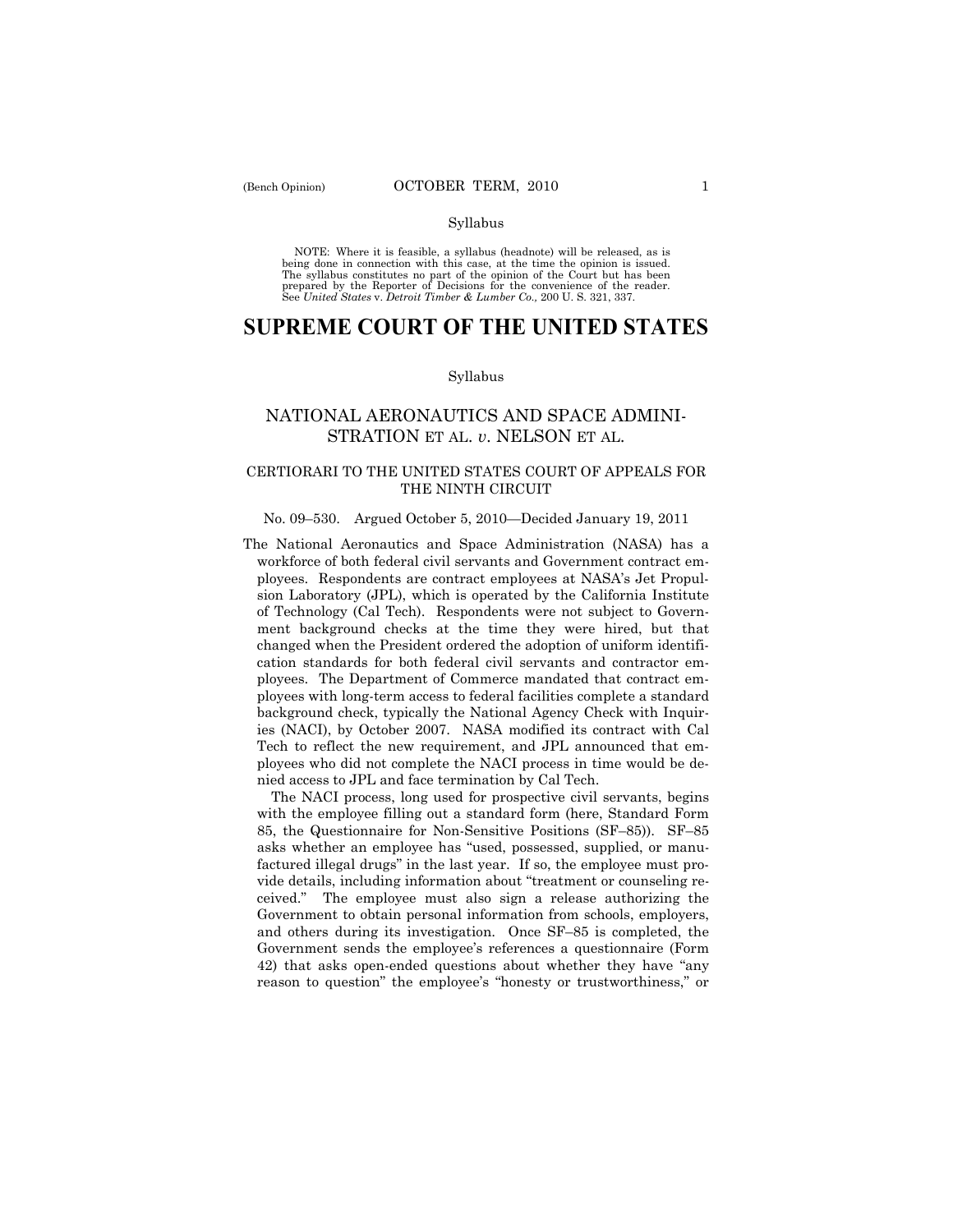have "adverse information" concerning a variety of other matters. All SF–85 and Form 42 responses are subject to the protections of the Privacy Act.

 With the deadline for completing the NACI process drawing near, respondents brought suit, claiming, as relevant here, that the background-check process violates a constitutional right to informational privacy. The District Court declined to issue a preliminary injunction, but the Ninth Circuit reversed. It held that SF–85's inquiries into recent drug involvement furthered the Government's interest in combating illegal-drug use, but that the drug "treatment or counseling" question furthered no legitimate interest and was thus likely to be held unconstitutional. It also held that Form 42's open-ended questions were not narrowly tailored to meet the Government's interests in verifying contractors' identities and ensuring JPL's security, and thus also likely violated respondents' informational-privacy rights.

#### *Held*:

 1. In two cases decided over 30 years ago, this Court referred broadly to a constitutional privacy "interest in avoiding disclosure of personal matters." *Whalen* v. *Roe*, 429 U. S. 589, 599–600; *Nixo*n v. *Administrator of General Services*, 433 U. S. 425, 457. In *Whalen,* the Court upheld a New York law permitting the collection of names and addresses of persons prescribed dangerous drugs, finding that the statute's "security provisions," which protected against "public disclosure" of patient information, 462 U. S., at 600–601, were sufficient to protect a privacy interest "arguably . . . root[ed] in the Constitution," *id.,* at 605. In *Nixon,* the Court upheld a law requiring the former President to turn over his presidential papers and tape recordings for archival review and screening, concluding that the federal Act at issue, like the statute in *Whalen*, had protections against "undue dissemination of private materials." 433 U. S, at 458. Since *Nixon,* the Court has said little else on the subject of a constitutional right to informational privacy. Pp. 8–10.

 2. Assuming, without deciding, that the Government's challenged inquiries implicate a privacy interest of constitutional significance, that interest, whatever its scope, does not prevent the Government from asking reasonable questions of the sort included on SF–85 and Form 42 in an employment background investigation that is subject to the Privacy Act's safeguards against public disclosure. Pp. 10–24.

 (a) The forms are reasonable in light of the Government interests at stake. Pp. 11–19.

 (1) Judicial review of the forms must take into account the context in which the Government's challenged inquiries arise. When the Government acts in its capacity "as proprietor" and manager of its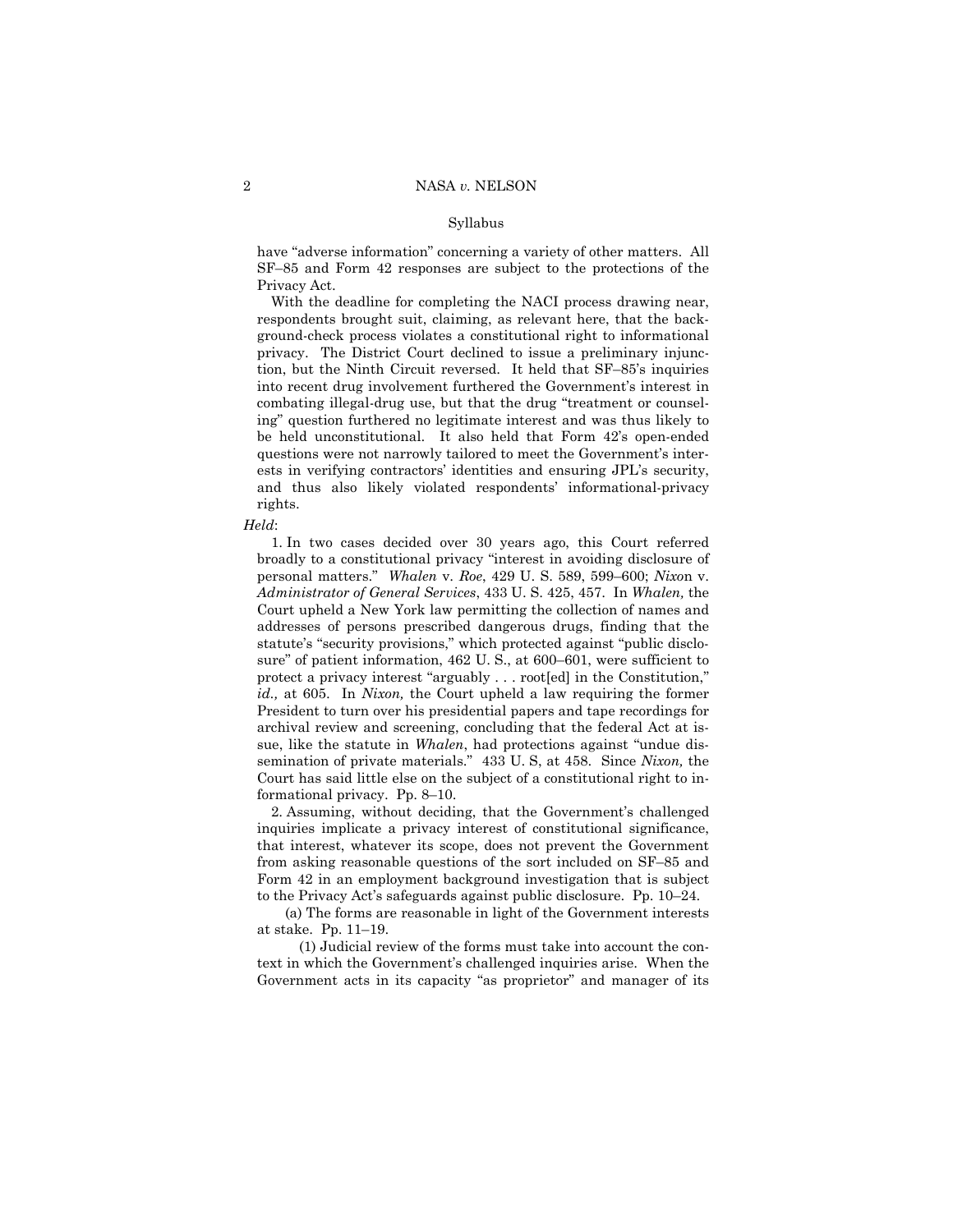"internal operation," *Cafeteria & Restaurant Workers* v. *McElroy*, 367 U. S. 886, 896, it has a much freer hand than when it regulates as to citizens generally. The questions respondents challenge are part of a standard background check of the sort used by millions of private employers. The Government has been conducting employment investigations since the Republic's earliest days, and the President has had statutory authority to assess an applicant's fitness for the civil service since 1871. Standard background investigations similar to those at issue became mandatory for federal civil-service candidates in 1953, and the investigations challenged here arose from a decision to extend that requirement to federal contract employees. This history shows that the Government has an interest in conducting basic background checks in order to ensure the security of its facilities and to employ a competent, reliable workforce to carry out the people's business. The interest is not diminished by the fact that respondents are contract employees. There are no meaningful distinctions in the duties of NASA's civil-service and contractor employees, especially at JPL, where contract employees do work that is critical to NASA's mission and that is funded with a multibillion dollar taxpayer investment. Pp. 12–15.

 (2) The challenged questions on SF–85 and Form 42 are reasonable, employment-related inquiries that further the Government's interests in managing its internal operations. SF–85's "treatment or counseling" question is a followup question to a reasonable inquiry about illegal-drug use. In context, the drug-treatment inquiry is also a reasonable, employment-related inquiry. The Government, recognizing that illegal-drug use is both a criminal and medical issue, seeks to separate out those drug users who are taking steps to address and overcome their problems. Thus, it uses responses to the drug-treatment question as a mitigating factor in its contractor credentialing decisions. The Court rejects the argument that the Government has a constitutional burden to demonstrate that its employment background questions are "necessary" or the least restrictive means of furthering its interests. So exacting a standard runs directly contrary to *Whalen*. See 429 U. S., at 596–597. Pp. 16– 18.

 (3) Like SF–85's drug-treatment question, Form 42's openended questions are reasonably aimed at identifying capable employees who will faithfully conduct the Government's business. Asking an applicant's designated references broad questions about job suitability is an appropriate tool for separating strong candidates from weak ones. The reasonableness of such questions is illustrated by their pervasiveness in the public and private sectors. Pp. 18–19.

(b) In addition to being reasonable in light of the Government in-